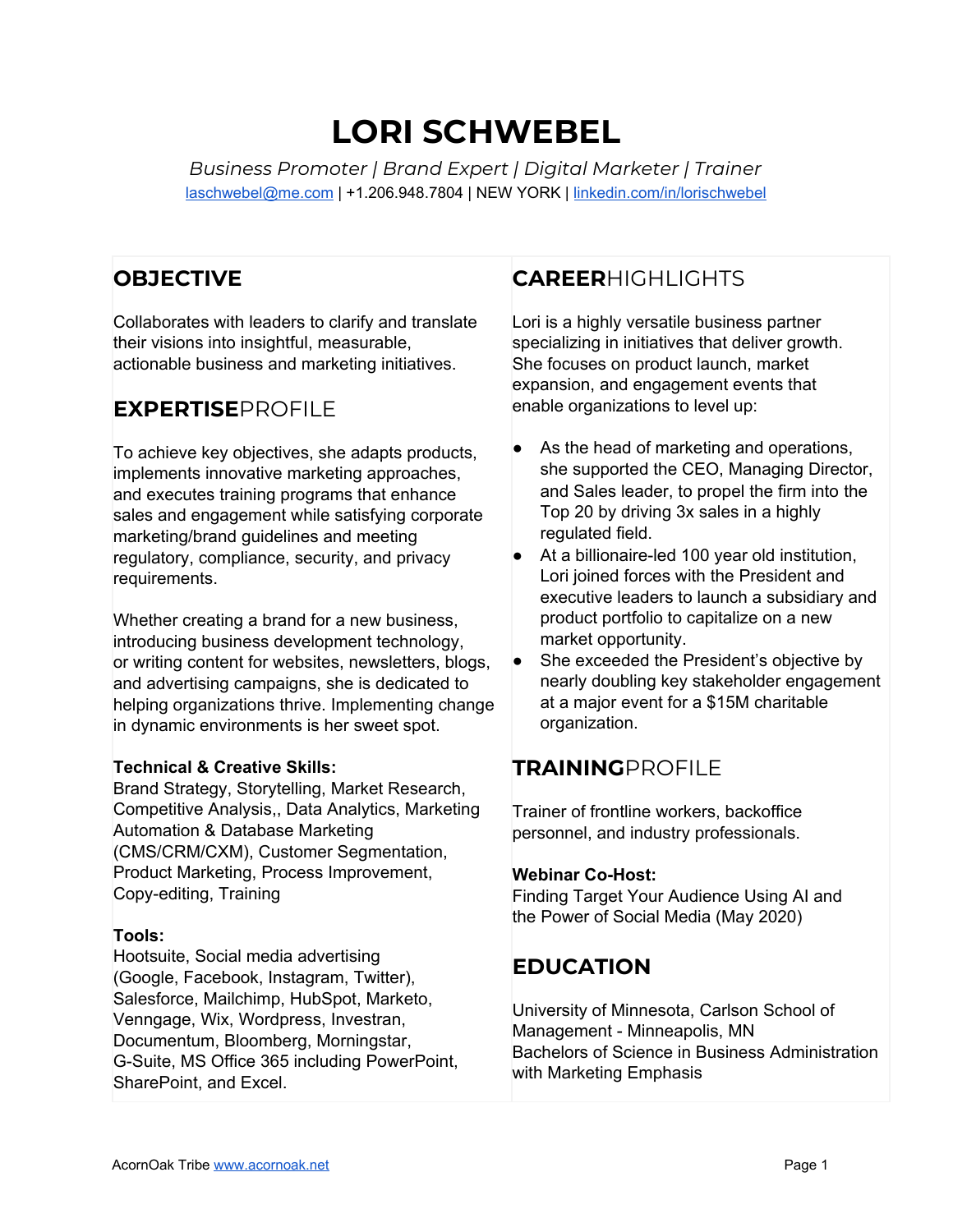# **SKILLS**SUMMARY

#### **AREAS**

GROWTH STRATEGY, BRAND AWARENESS, LEAD **GENERATION** 

**INDUSTRY** Financial Services, Real Estate, Professional Services, Non-Profit

**AUDIENCES** B2C, B2B, E-COMMERCE, BUYER PERSONAS

#### **PROGRAMS**

Branding/rebranding, Content marketing, CRM/CXM, Digital marketing, Marketing & sales funnels, ABM, Website optimization, PR, Social media, Community building, Advertising, SEO, Events and sponsorships

# BUSINESS**EXPERIENCE**

#### **AcornOak Agency 2019 to present**

Cooperative community of future-focused, socially responsible women helping organizations and leaders build remarkable brands and seize opportunities for growth. (New York, NY) *Co-Founder and Strategic Project Manager*

#### **Accomplishments:**

Collaborate with start-ups and SMB leaders in a variety of industries to develop and implement go-to-market strategies and marketing plans that maximize customer engagement while aligning with goals of the organization, including brand architecture & positioning, market intelligence & segmentation, marketing & sales funnels, digital marketing, social media, PR, and events.

#### **PGIM Real Estate 2017 to 2018**

Real estate investment business of Prudential Financial, Inc. (New York, NY) *Consultant - Global Business Development & Client Services*

#### **Accomplishments:**

Represented Business Development on design/launch team for new Salesforce CRM platform. Delivered mission-critical projects to boost service efficiency and allow for an actively driven sales process: restructured and streamlined account data to support complex institutional client relationship management, ensured data integrity and planned migration from legacy systems, refined industry segmentation, and integrated third-party market intelligence.

#### **Centennial Mortgage 2014 to 2015**

HUD-approved Multifamily and Health Care facility lender. (Seattle, WA) *VP of Operations and Marketing*

#### **Accomplishments:**

Optimized operational efficiency and effectiveness to enable major business expansion as firm size grew 55% and 4 office locations were added. Helped double the number of loans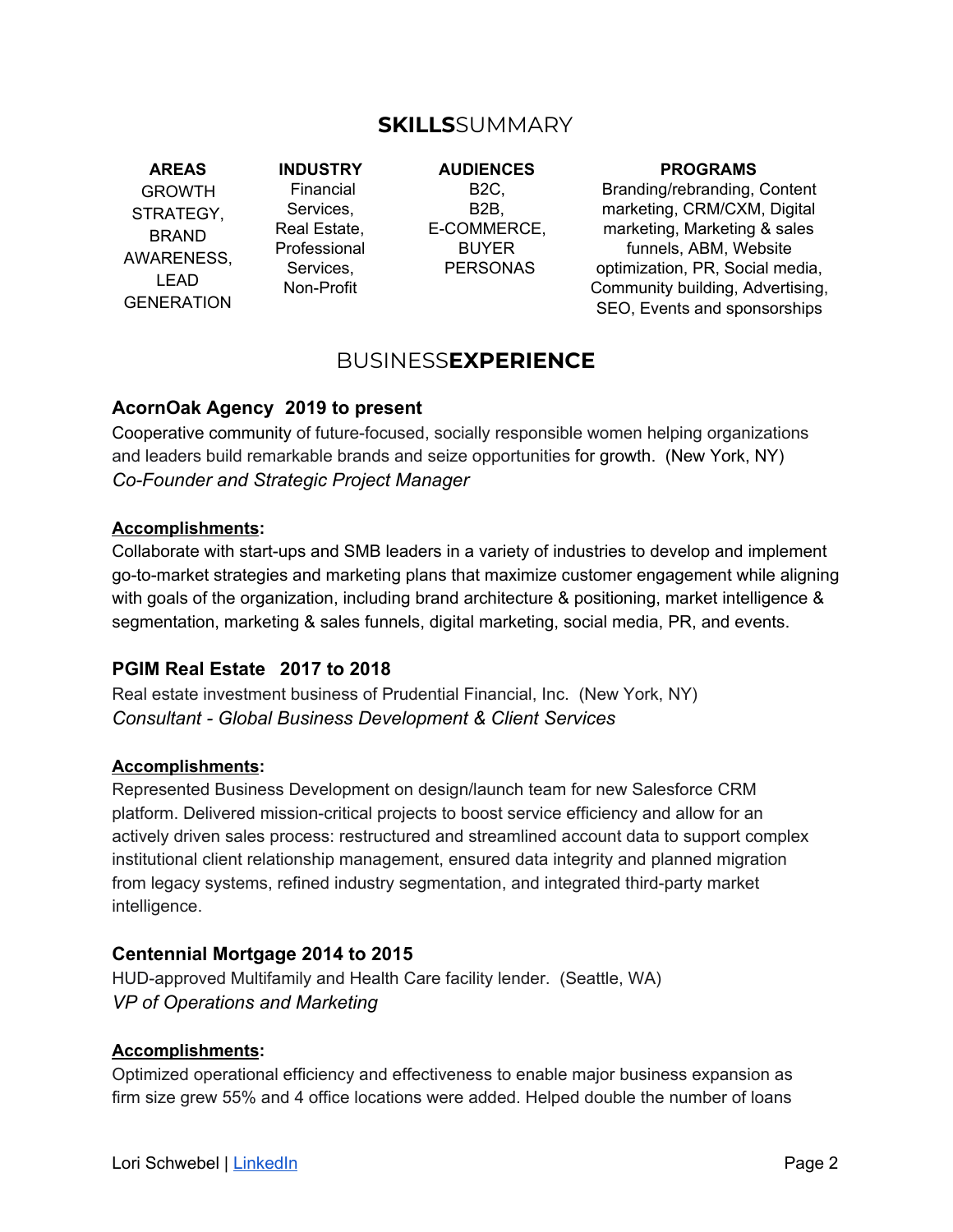and triple the loan dollar total from prior year through marketing initiatives, technology solutions, and standardized work processes.

# **Riggs Investment Corp 1999 to 2002**

Newly established broker-dealer subsidiary of Riggs Bank (Washington, DC) *Director - Investments Marketing and Product Management*

### **Accomplishments:**

Member of the core leadership team that launched a broker-dealer subsidiary; directed all aspects of product development and marketing: designed go-to-market strategies and roadmaps for new products and services, monitored KPIs for a host of external partners and vendors, created sales collateral and premiums, trained brokers and operations personnel.

### **Riggs Bank 1995 to 1999**

Premier regional bank focused on Trust, Private Banking & Investments. (Washington, DC) *AVP - Mutual Fund Product Manager*

### **Accomplishments:**

Improved branding and raised awareness to stimulate institutional and retail sales of a \$550M - \$1B proprietary mutual fund product line.

# **Southern Pacific Railroad 1993 to 1995**

Class 1 railroad merged with Union Pacific. (Denver, CO) *Market Manager - Metals Group*

# **KeyCorp 1990 to 1992**

National bank holding company. (Seattle, WA) *Sales Consultant - Cash Management Assistant Product Manager - Card Products Group Market Research Analyst - Western Region*